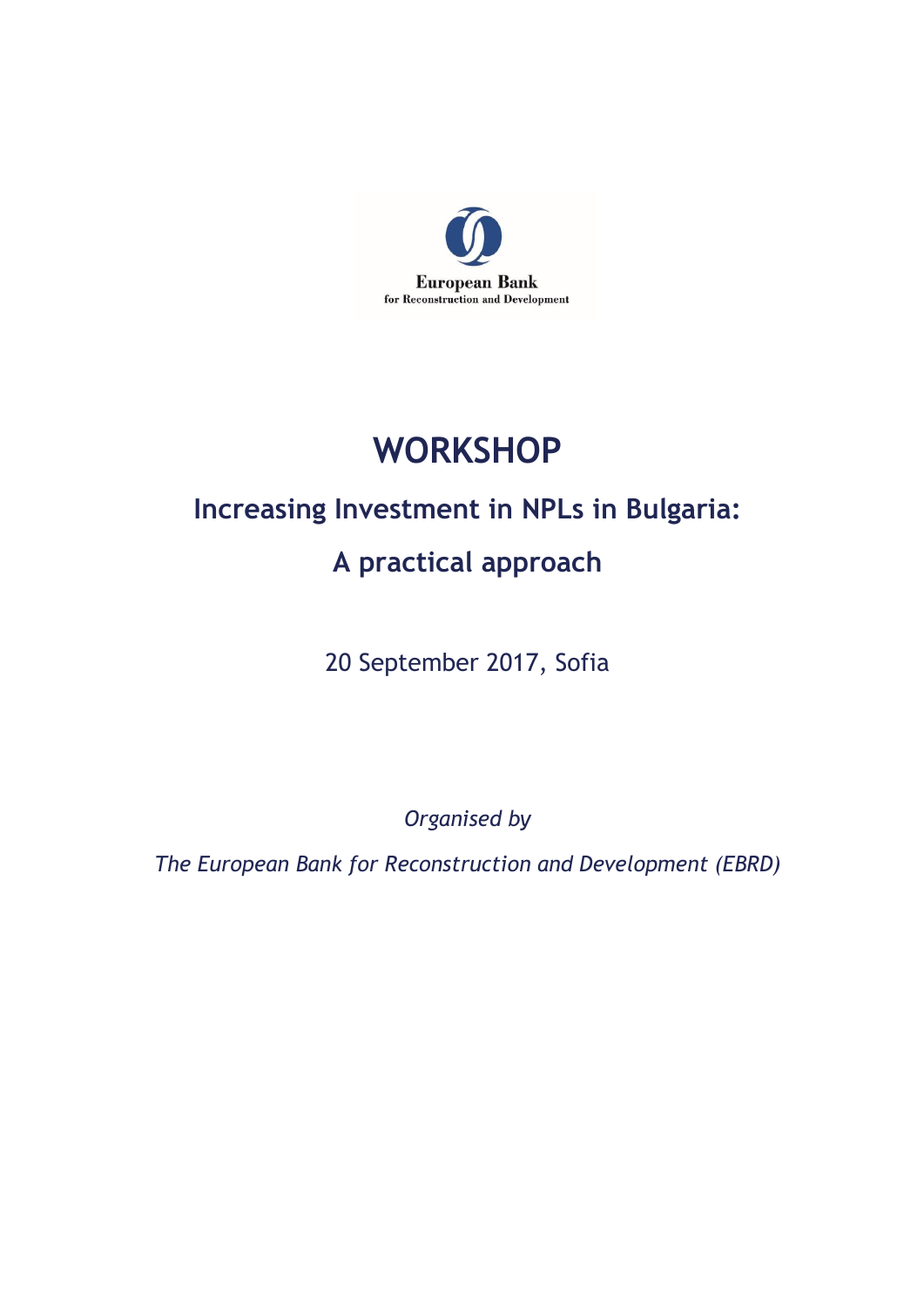## **PROGRAMME**

#### **20 September 2017**

 $8:30 - 9:00$ 

#### **Registration and coffee**

#### 9:00 – 9:30

#### **Introduction session: Setting the scene** *(30 min)*

#### *Welcoming remarks (10 min)*

- *Context and objective of the workshop*
- *Brief overview of the EBRD's role in NPL resolution (NPL Initiative Update)*

**Larisa Manastirli,** Director, Bulgaria, EBRD

**Nick Tesseyman,** Managing Director, Financial Institutions, EBRD

*The NPL situation in Bulgaria (10 min)*

- *NPL stocktake*
- *Progress achieved so far and challenges ahead*
- *BNB's strategy towards NPL resolution*

**Dimitar Kostov**, Deputy Governor, Banking Supervision Department, Bulgarian National Bank (BNB)

*European Commission recommendations for the Bulgarian financial sector (10 min)* **Ognian Zlatev**, Head or Representation, European Commission

#### 09:30 – 10:30

**Session 1 – Supervisory guidance for NPL reduction and the practical impacts for banks** *(60 min)*

*Introduction: NPL reduction strategy within the broader EU regulatory context (5 min)* **Eric Cloutier,** Senior Adviser – Regional NPL Initiative, EBRD

*FSAP – Technical Note – NPL reduction strategy (25 min)*

- **Karlis Bauze**, Financial Sector Specialist, World Bank
- **Michael Moore**, FSAP Mission Chief, IMF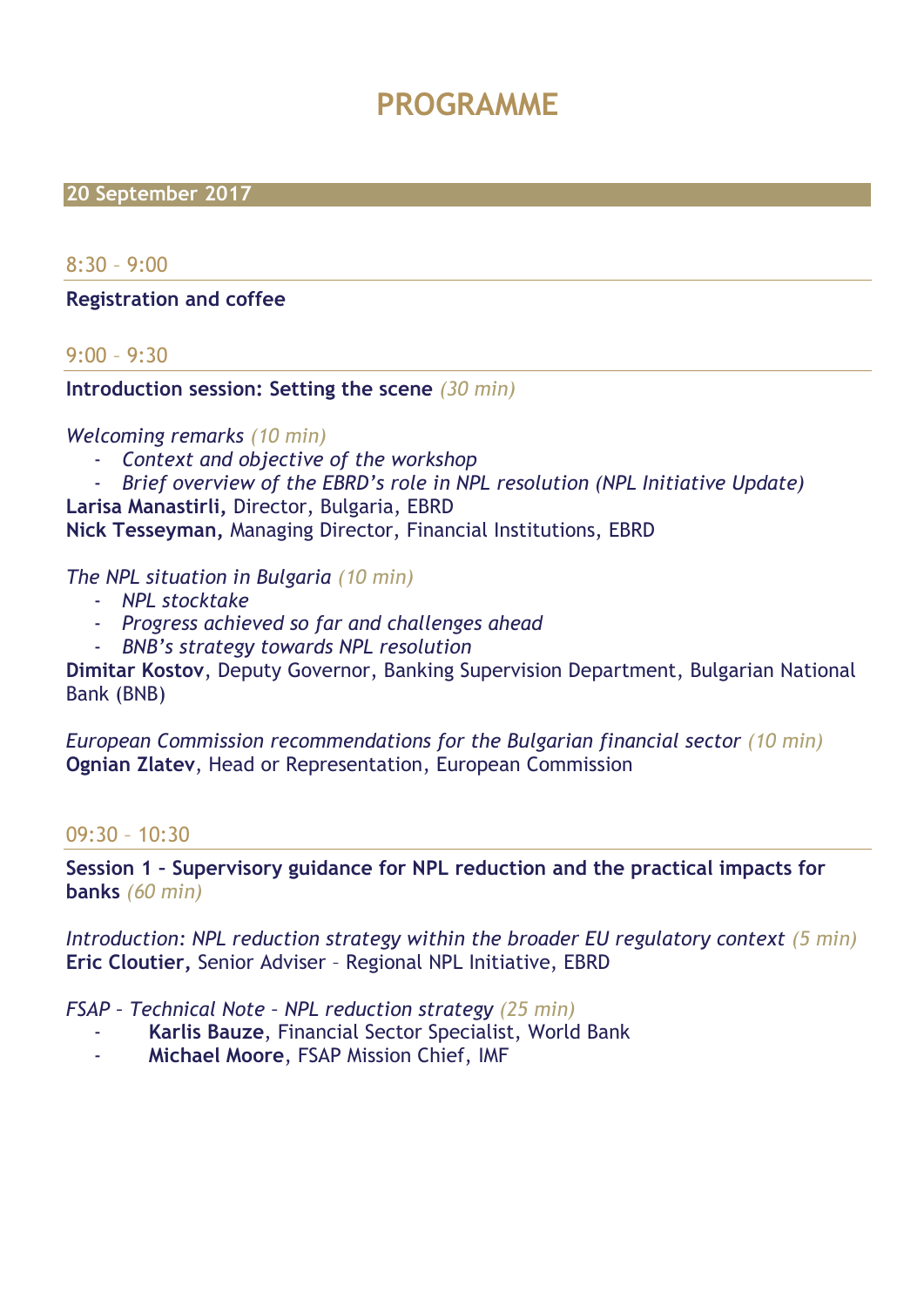## **Panel Discussion** chaired by **Eric Cloutier,** Senior Adviser – Regional NPL Initiative, EBRD *(30 min)*

Panellists:

- **Stoyan Manolov**, Director of Macroprudential Analysis and Strategy Directorate, BNB
- **Karlis Bauze,** Financial Sector Specialist, World Bank
- **Michael Moore,** FSAP Mission Chief, IMF
- **Nikolay Gertchev**, Economic Analyst Greece and Bulgaria, DG FISMA<sup>1</sup> -European Commission
- **Dimitar Shumarov,** Chief Financial Officer and MB member, Eurobank Bulgaria

 $10:30 - 10:45$ 

**Coffee break** *(15 min)*

#### 10:45 – 12:15

**Session 2 – Multi-creditor out-of-court restructuring ("OOCR") in EU and Bulgaria** *(90 min)*

*Insolvency and Creditor/Debtor Rights – Report on the Observance of Standards and Codes (ICR ROSC) in Bulgaria (20 min)*

**Hristina Kirilova,** Partner and Ivo Alexandrov, Senior Associate, Advisors to the World Bank, Kambourov & Partners

#### *Introduction to OOCR and EU Experience (15 min)*

- *The importance of OOCR for banks, investors, and financial stability*
- *Requirements for OOCR mechanisms to be efficient and attract investors*
- *Example of successful EU OOCR mechanisms*

**Martin Ebner,** Partner, Schoenherr

*Bulgaria's legal environment and current OOCR framework (15 min)* **Alexandra Doytchinova,** Partner, Schoenherr

## **Panel Discussion** chaired by **Jaime Ruiz Rocamora,** EBRD Legal Transition Team *(40 min)*

Panellists:

 $\overline{a}$ 

- **Ioannis Kesisis,** Head of Work-out Division, Piraeus Bank
- **Milen Buzov,** Team Manager NPLs, Bulgarian-American Credit Bank
- **Martin Ebner**, Partner, Schoenherr
- **Ivo Alexandrov**, Senior Associate, Kambourov & Partners

<sup>1</sup> Directorate-General for Financial Stability, Financial Services and Capital Markets Union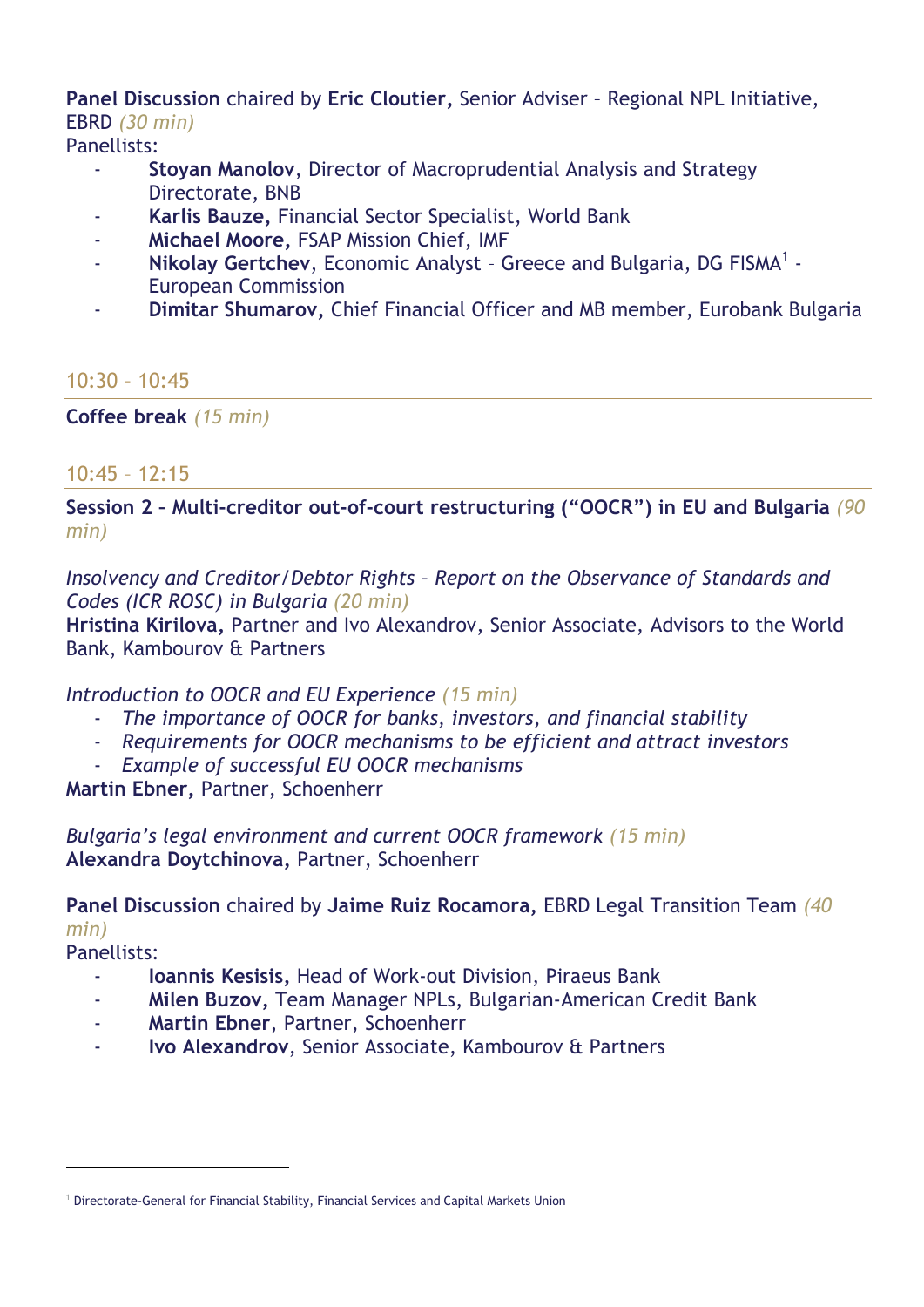## 12:15 – 13:15

## **Session 3 – Closing the pricing gap for NPL transactions** *(60 min)*

**Panel Discussion** chaired by **Ines Rocha,** Senior FI Banker, EBRD

*Successes and challenges in the Bulgarian NPL market*

- Recent transactions in the region
- Typologies of portfolios, selling banks and buyers profile
- Comparison with other CESEE markets and what can be expected
- What banks need to be aware of when preparing assets for sale (e.g. data preparation, investors risk appetite and risk returns)

#### Panellists:

- **Martin Despov**, CEO, Debt Collection Agency
- **Bryan Turner**, Vice-president, Resolute Asset Management (Bulgaria)
- **Teodora Petkova**, Chief Risk Officer and MB member, Unicredit Bulbank
- **Nikolay Lazarov,** Director Recovery, CIBank
- **Anete Daukste**, CEE NPL Transaction expert KPMG Portfolio Solution Group
- **Matei Florea,** Partner, Schoenherr

## 13:15 – 13:30

**Concluding remarks** *– Next steps towards a Bulgarian NPL resolution strategy (15 min)* **Bojan Markovic,** Deputy Director, Economics, Policy & Governance, EBRD

### 13:30 – 14:30

**Networking Lunch**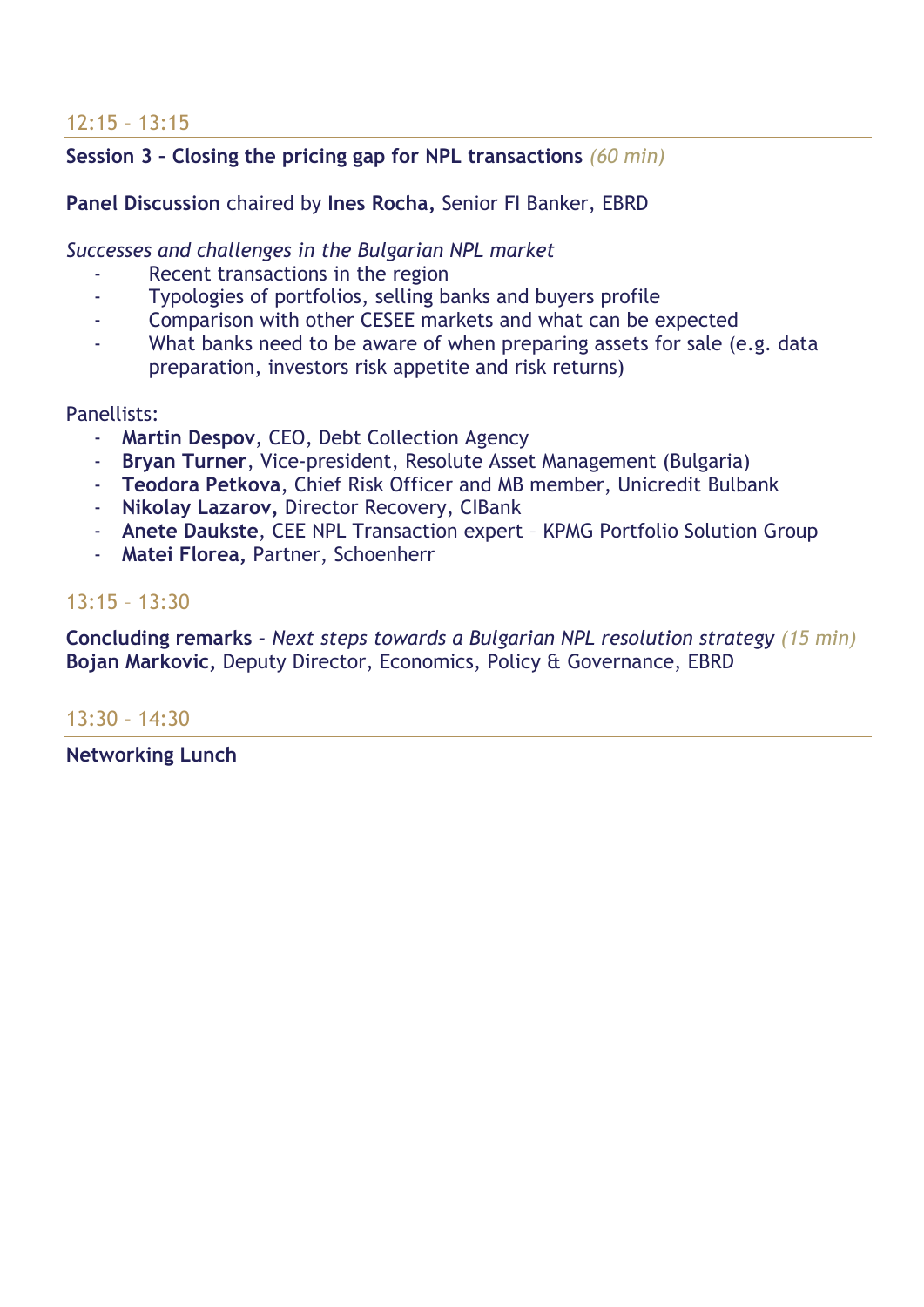# **PRACTICAL INFORMATION**

## VENUE OF THE MEETING

## **Arena di Serdica Hotel, Sofia**

**Arena Hall** 13-15 Moskovska Street *(take the stairs from Moskovska street down to Budapeshta Street)* Telephone[:+359 2 8 107 777,](tel:+35928107777) [+359 886 107 777](tel:+359886107777) <https://www.arenadiserdica.com/>



### ARRIVAL IN SOFIA

Sofia airport is conveniently close to the city centre, with the journey into town taking not more than 30 minutes. Sofia airport now has two terminals. Most scheduled flights operate out of Terminal 2 (the new one), Terminal 1 being used for charter flights and budget airlines, such as EasyJet and Wizzair. Check carefully with your airline from which terminal it operates.www.sofia-airport.bg

#### MEANS OF TRANSPORTATION BETWEEN THE AIRPORT AND THE HOTEL

**Participants are responsible for their own transportation arrangements between:**

**the airport – and the hotel the hotel- the airport.**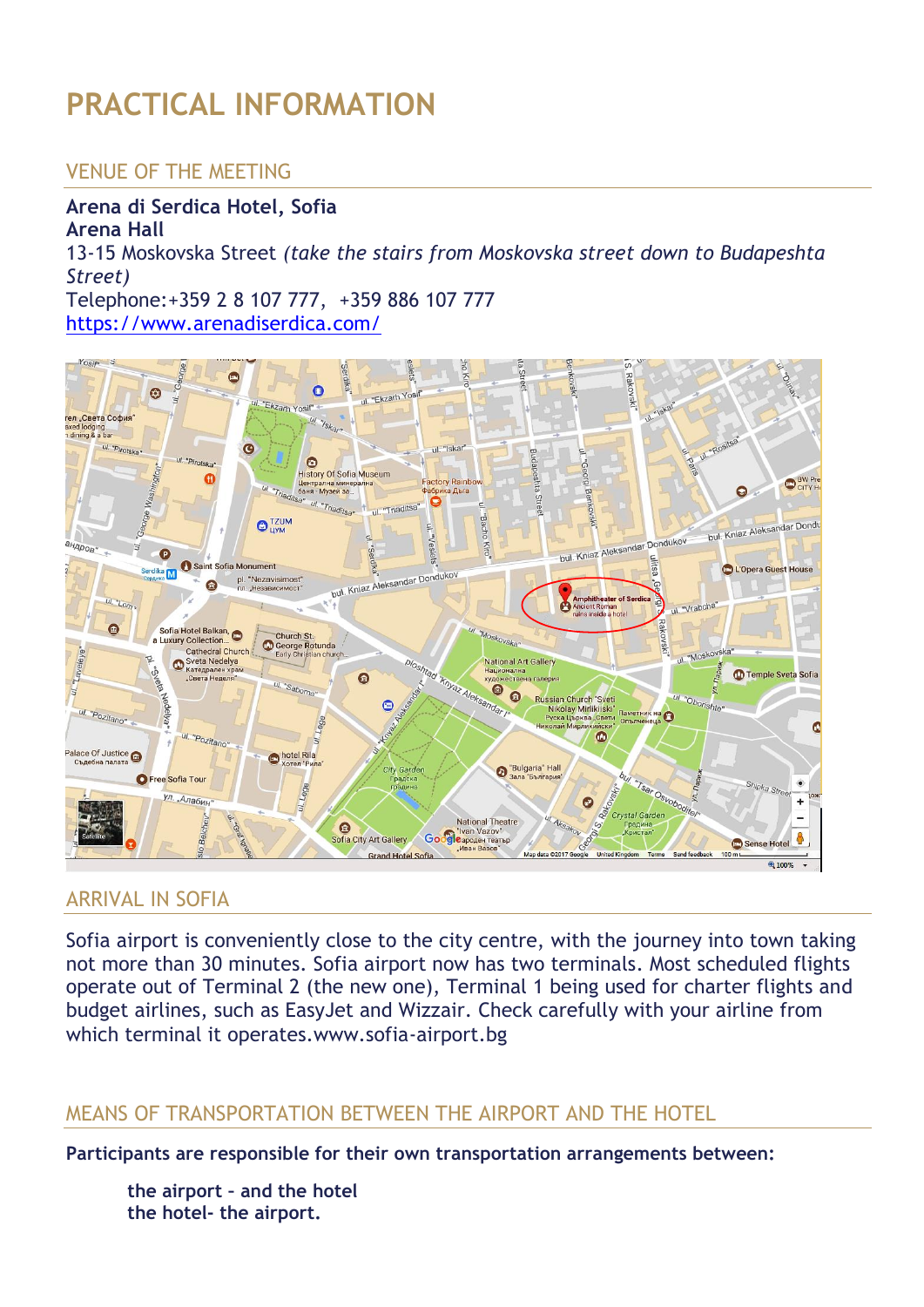#### **Taxi**

Recommended taxi operator from airport to the city: OK Supertrans AD, a contractual partner of Sofia airport. The distance between the city centre and Sofia airport is about 10 km.

You can request the service at the offices of OK Supertrans in the Terminals' Arrivals area and the floor markings in yellow will lead you to the taxi stand area.

Tel.+359 2 973 2121

www.oktaxi.net

Important: It is highly recommended that you do not use taxi services offered outside the office of the taxi operator or in front of the terminal, to avoid the risk of abuse.

#### **Underground**

Sofia Metro Line 1 connects Sofia Airport to the city centre. The metro station is located in the eastern part of Terminal 2. You can reach it by following the floor markings in blue at the public area of Terminal 2. Free-of-charge transportation between the two terminal buildings is available. The shuttle bus stop is located in front of the terminal buildings.

The journey time from Sofia Airport to the city centre is approximately 18 min.

The metro trains on the route to the airport operate from 5:30 a.m. to midnight on weekdays and weekends/holidays.

### CREDIT CARDS

Major credit cards can be used to get cash from ATMs in banks and on the streets as well as to pay bills in hotels, restaurants and shops.

### EXCHANGING MONEY

All visitors are advised to exchange currency only at accredited places. Do not take the risk of changing money on the street; it is both risky and illegal. The majority of banks have 24-hour ATM's some of which can also exchange foreign currency.

Individual banks and travel agencies are free to set their own rates but they must be clearly displayed. Rates offered at banks and *bureaux de change* in the city centre are generally better than those available at the airport and in hotels. **The Bulgarian currency is the Lev** (pegged to the EUR at a fixed exchange rate of EUR 1 = EUR 1.95583, so exchange rates should not substantially deviate from this level)**.**